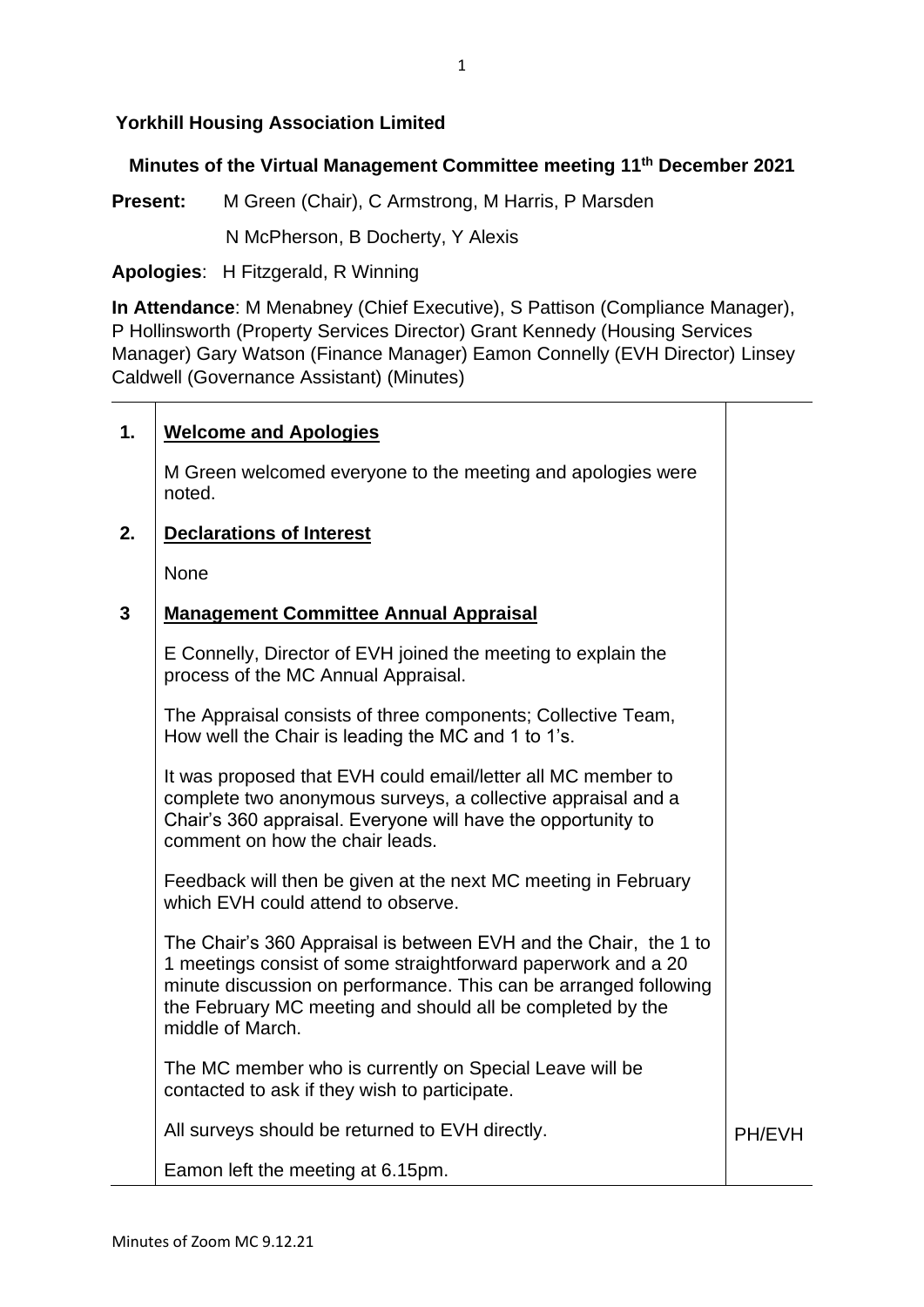| 4   | Minutes of last meeting 11 <sup>th</sup> November 2021                                                                                                                                                                               |    |
|-----|--------------------------------------------------------------------------------------------------------------------------------------------------------------------------------------------------------------------------------------|----|
| 4.1 | <b>Amendments</b><br><b>None</b>                                                                                                                                                                                                     |    |
| 4.2 | <b>Approval</b><br>The minutes were unanimously accepted and approved for signing<br>off by M Green.                                                                                                                                 |    |
| 4.3 | <b>Matters Arising</b>                                                                                                                                                                                                               |    |
|     | None.                                                                                                                                                                                                                                |    |
| 5   | <b>Internal Audit Programme 2021-22</b>                                                                                                                                                                                              |    |
|     | Presented by M Menabney, Chief Executive on behalf of Quinn<br><b>Audit Services</b>                                                                                                                                                 |    |
|     | Proposed Audit Topics and Lead Managers for January and<br>February 2022 were noted and approved:                                                                                                                                    |    |
|     | - Business Continuity (Marion Menabney)<br>- Responsive Repairs (Robert Calvert)<br>- Rent Arrears.<br>(Grant Kennedy)                                                                                                               |    |
|     | Members noted and approved the topics for the 2022-23<br>programme:<br><b>GDPR</b><br>(Stewart Pattison)<br>(Pauline Hollinsworth)<br>- Factoring<br><b>Tenant Safety (Marion Menabney)</b><br>$\sim$<br>Allocations (Grant Kennedy) |    |
|     | Audit reports will be presented to the appropriate sub-committee,<br>subsequent action plans will be monitored by the Management<br>Committee.                                                                                       |    |
|     | A full report on the 2021-22 programme and audit outcomes will be<br>presented to the Management Committee in April.                                                                                                                 | MM |
| 6   | Draft Budget 2022-23                                                                                                                                                                                                                 |    |
|     | Presented by G Watson, Finance Manager.                                                                                                                                                                                              |    |
|     | The draft budget is based on various assumptions as detailed in<br>the notes and has been discussed in full with SMT.                                                                                                                |    |
|     | The final budget is due in March so any relevant changes can be<br>made.                                                                                                                                                             |    |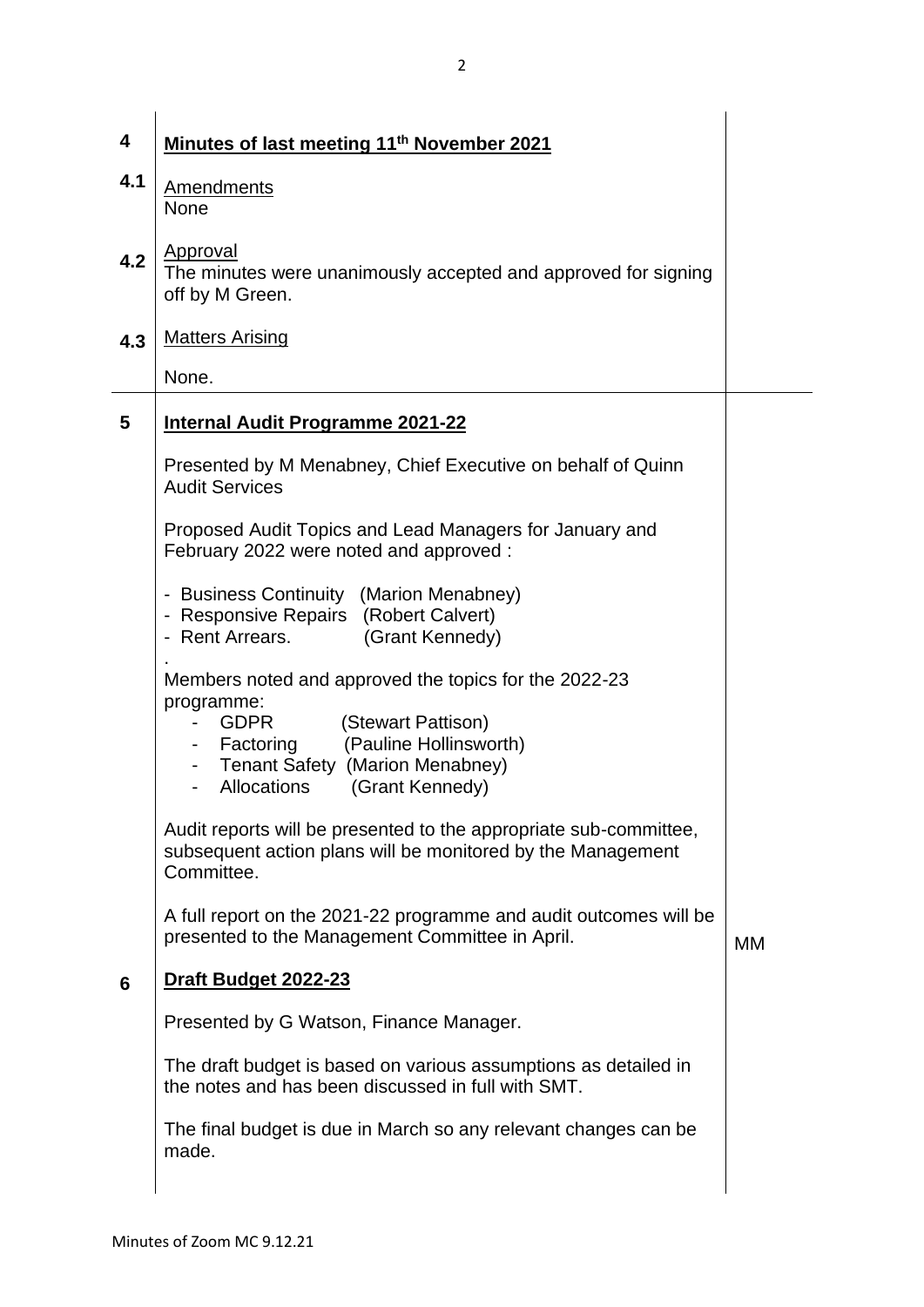Assumptions include:

- Employee costs increased by 4.2%, will be confirmed by EVH.
- NI contributions increased by 1%.
- Staffing costs reflect changes in Governance, Finance and Property Services sections
- Pension deficit payment continues as previously approved
- Home working allowance continues
- Insurance costs anticipated to increase, provision of £61k
- No change to legal costs
- Reactive repairs budget increased by 5%
- Rent increase of 4.9% as per consultation
- Commercial rent increase of 4.2%
- IT costs increased

Following a brief discussion on the impact of the pandemic on repair costs and rent arrears, members approved the draft budget.

Members also noted the loan covenant requirements continue to be comfortably met, as detailed in page 12.

GW

# **7 Internet Banking Report**

Presented by G Watson, Finance Manager.

The report mainly relates to staff user access.

- Due to Carol King's retirement she will be removed from the system. The replacement Senior Finance Assistant will be added for full access once appointed.
- Aileen Brown will revert to her full time Governance role in January and will be removed from the system once the required additions are complete.
- Linsey Caldwell will be added with full access as she will start her new Finance Assistant role in January.
- Full access includes making payments and setting up new accounts and is restricted to the named staff.
- All staff with viewer only access remain the same.

Committee approved the changes as proposed.

Members also agreed to upgrade the account to Commercial Internet banking at an additional cost of £50.

G Watson will be training the staff during January and February.  $\Box$  GW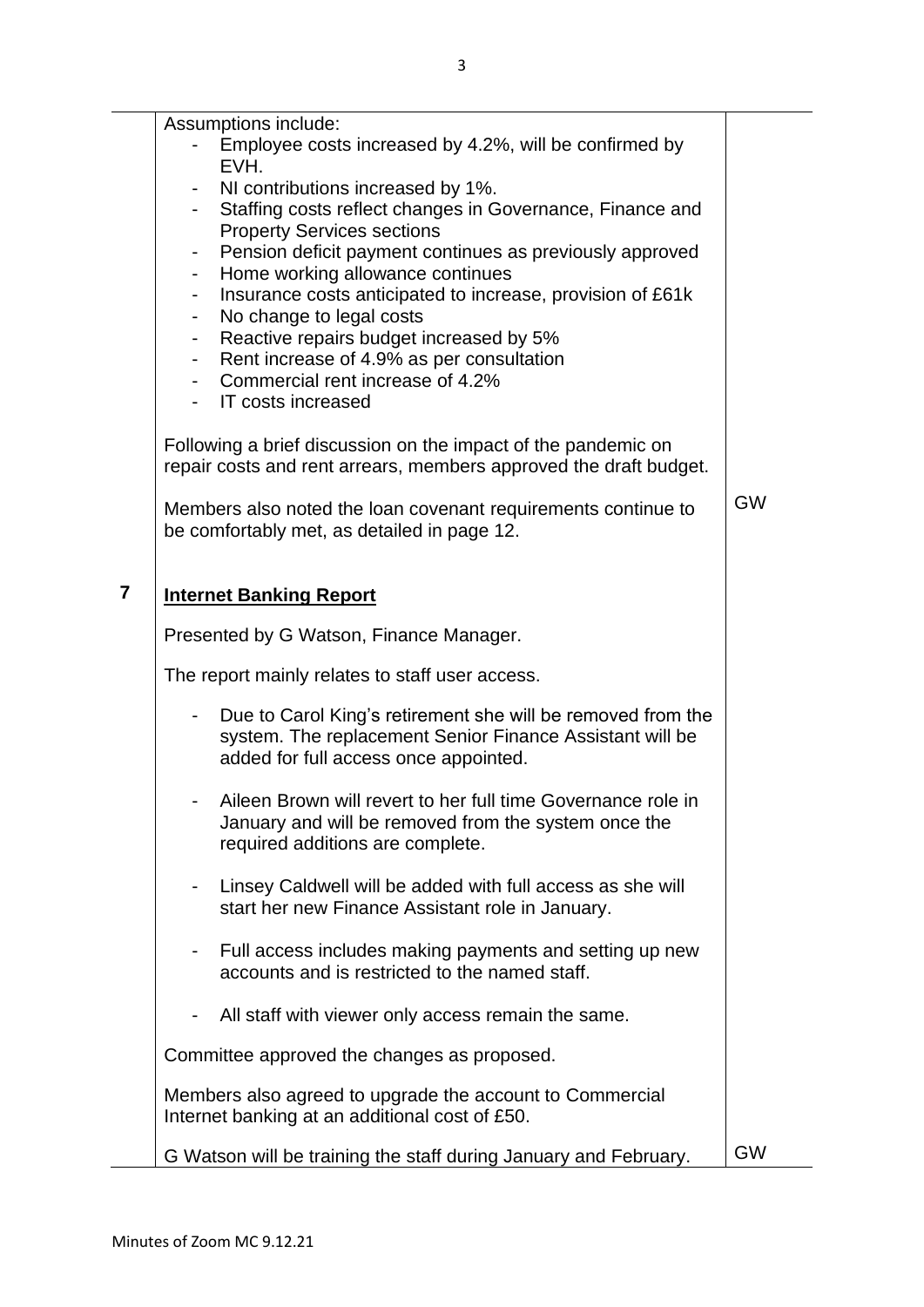| 8 | <b>Rent Consultation Responses and Rent Setting</b>                                                                                                                                                                                    |           |
|---|----------------------------------------------------------------------------------------------------------------------------------------------------------------------------------------------------------------------------------------|-----------|
|   | Presented by Grant Kennedy, Housing Services Manager                                                                                                                                                                                   |           |
|   | The consultation was based on a proposed rent increase of 4.9%.                                                                                                                                                                        |           |
|   | 56 surveys were returned, a similar response to previous surveys.                                                                                                                                                                      |           |
|   | Committee members were happy to note the generally positive<br>nature of the responses.                                                                                                                                                |           |
|   | 80.7% of respondents think inflation- based increases are fair.                                                                                                                                                                        |           |
|   | 91% feel rents represent value for money                                                                                                                                                                                               |           |
|   | 87.5% are happy with information provided on how rents are used                                                                                                                                                                        |           |
|   | 85.7% think rents are affordable                                                                                                                                                                                                       |           |
|   | Members discussed the best options to ensure rents remained as<br>affordable as possible for tenants without compromising the<br>Association's financial position. It was noted that most RSLs now<br>use CPI as a guide, and not RPI. |           |
|   | Members discussed increases of between 4.2% and 4.9%.                                                                                                                                                                                  |           |
|   | MM stressed the importance of transparency and being able to<br>explain to tenants the reasons behind the decisions made.                                                                                                              |           |
|   | MC unanimously approved a rent increase of 4.2%.                                                                                                                                                                                       | <b>GK</b> |
| 9 | <b>Review of Allocations Policy</b>                                                                                                                                                                                                    |           |
|   | Briefing and Proposal presented by M Menabney, Chief Executive                                                                                                                                                                         |           |
|   | Quinn Internal Audit Ltd's proposal to review the Allocations Policy<br>was discussed by Committee.                                                                                                                                    |           |
|   | The review will be undertaken over a period of five days and include<br>An assessment of current policy and pointing system                                                                                                            |           |
|   | Discussion with housing management staff on potential to<br>improve processes                                                                                                                                                          |           |
|   | Production of an updated policy and procedural guidance that<br>is compliant with current legislation and good practice                                                                                                                |           |
|   | Cost of review is £2000 excluding VAT                                                                                                                                                                                                  |           |
|   |                                                                                                                                                                                                                                        | MМ        |

Members agreed the proposal represented good value and agreed to appoint Quinn Internal Audit Services accordingly.